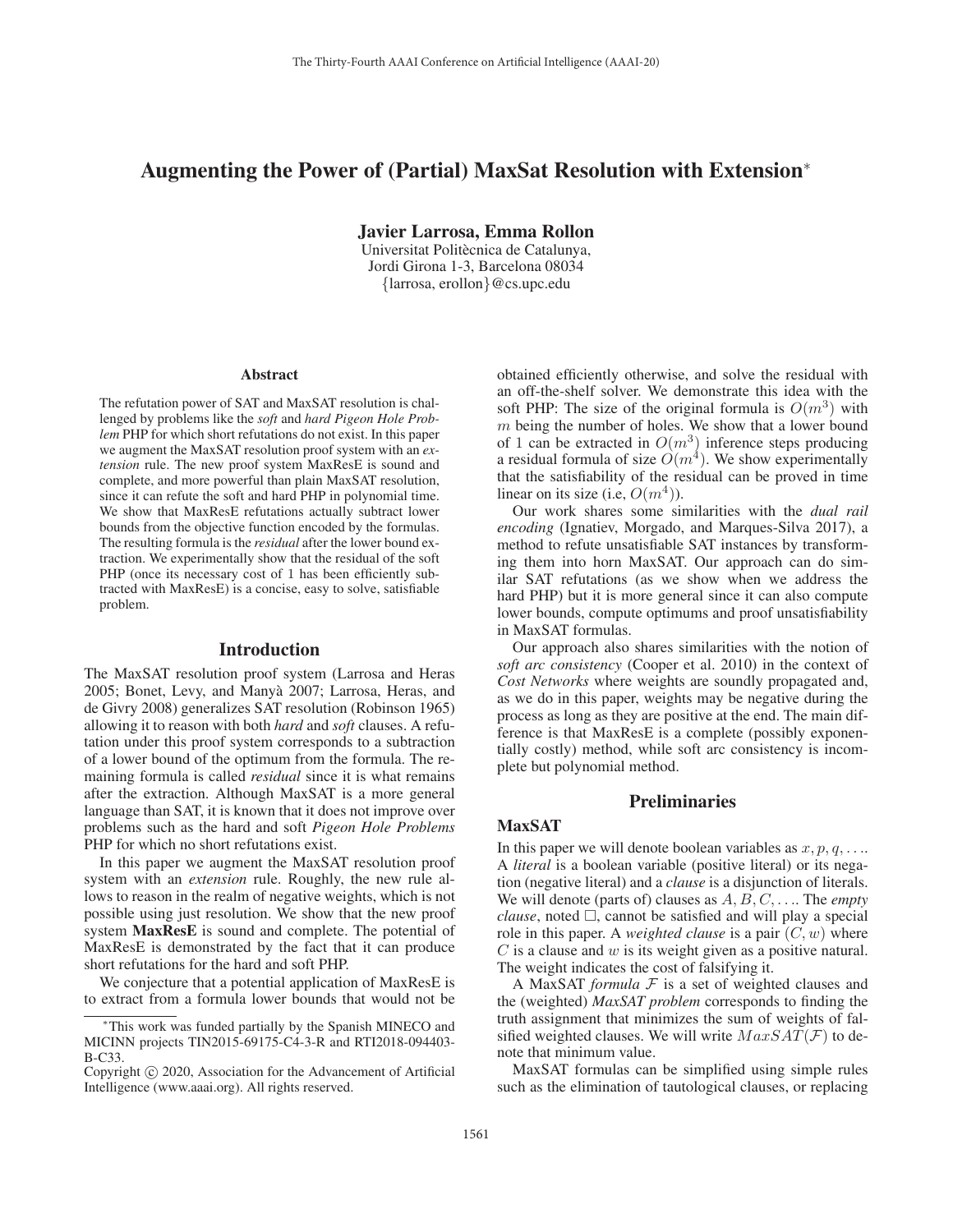pairs of identical clauses  $(C, u)$ ,  $(C, v)$  by  $(C, u + v)$ .

Abusing notation sometimes we will write  $(A \vee \neg (l_1 \vee l_2 \vee$  $\cdots l_r$ , w) with  $r > 1$ , which means that a cost w is incurred if  $A ∨ \neg (l_1 ∨ l_2 ∨ \cdots l_r)$  is falsified. It is a short-hand for its clausal equivalent  $\{(A \vee \neg l_1, w), (A \vee l_1 \vee \neg l_2, w), \dots, (A \vee$  $l_1 \vee l_2 \vee \ldots \vee l_{r-1} \vee \neg l_r, w) \}.$ 

MaxSAT formulas may contain the *weighted empty clause*  $(\square, k)$ . We will often refer to formulas as,

$$
\mathcal{F} = \{(\Box, k)\} \cup \mathcal{F}^{\delta}
$$

making explicit their weighted empty clause. If  $F$  does not contain the empty clause, then  $k = 0$  and  $\mathcal{F} = \mathcal{F}^{\delta}$ . Note that, since  $\square$  is unsatisfiable, k is a MaxSAT lower bound (i.e, if  $(\Box, k) \in \mathcal{F}$  then  $k \leq \text{MaxSAT}(\mathcal{F})$ ).

# MaxSAT Resolution

*MaxSAT resolution* (Larrosa and Heras 2005; Larrosa, Heras, and de Givry 2008) is the generalization of standard resolution (Robinson 1965) to MaxSAT. It is written as,

$$
\frac{(x \vee A, v) \quad (\neg x \vee B, w)}{(A \vee B, m)}
$$

$$
\frac{(x \vee A, v - m) \quad (\neg x \vee B, w - m)}{(x \vee A \vee \neg B, m) \quad (\neg x \vee B \vee \neg A, m)}
$$

where  $m = \min\{v, w\}$ . When A (resp. B) is empty,  $\neg A$ (resp.  $\neg B$ ) is constant true, so  $x \lor \neg A \lor B$  (resp.  $x \lor A \lor \neg B$ ) is tautological. In MaxSAT resolution the clauses at the top are *replaced* by the clauses at the bottom in the formula.

**Example 1.** *The application of MaxSAT resolution to*  $(x \vee y)$  $y \vee z$ , 2) and  $(\neg x \vee y \vee p, 1)$  *corresponds to*,

$$
\begin{array}{c}\n\left(x \vee y \vee z, 2\right) \quad \left(\neg x \vee y \vee p, 1\right) \\
\qquad \qquad (y \vee z \vee p, 1) \\
\qquad \qquad (x \vee y \vee z, 1) \quad \left(\neg x \vee y \vee p, 0\right) \\
\qquad \qquad (x \vee y \vee z \vee \neg y, 1) \quad \left(\neg x \vee \neg y \vee y \vee p, 1\right) \\
\left(x \vee y \vee z \vee y \vee \neg p, 1\right) \quad \left(\neg x \vee y \vee \neg z \vee y \vee p, 1\right)\n\end{array}
$$

*Removing zero-cost clauses, tautologies and repeated literals, the resulting set of clauses is*  $\{(y \lor z \lor p, 1), (x \lor y \lor z) \}$  $(z, 1), (x \vee y \vee z \vee \neg p, 1), (\neg x \vee y \vee \neg z \vee p, 1)$ }.

A *proof* of *length* e under the MaxSAT resolution proof system **MaxRes** is a finite sequence  $\mathcal{F}_0 \vdash \mathcal{F}_1 \vdash ... \vdash \mathcal{F}_e$ where  $\mathcal{F}_0$  is the original formula and each  $\mathcal{F}_i$  is obtained by applying resolution to two clashing clauses in  $\mathcal{F}_{i-1}$  (simplification rules are assumed to be applied implicitly). We will use  $\vdash^*$  to denote an arbitrary number of inference steps. A short proof is a proof whose length can be bounded by a polynomial on  $|\mathcal{F}|$ .

Theorem 1. *(Soundness (Larrosa, Heras, and de Givry 2008)) Given a MaxRes proof*  $\mathcal{F}_0 \vdash \mathcal{F}_1 \vdash \ldots \vdash \mathcal{F}_e$ , we have *that*  $MaxSAT(\mathcal{F}_0) = MaxSAT(\mathcal{F}_i)$  *for all*  $0 < i \leq e$ .

Let  $\mathcal{F}_0$  be a formula not containing the empty clause and such that  $MaxSAT(\mathcal{F}_0) > 0$ . A MaxRes *refutation* is a proof  $\mathcal{F}_0$   $\vdash^*$   $\{(\Box, k)\}$   $\cup$   $\mathcal{F}_e^{\delta}$  with  $k > 0$ . We call formula  $\mathcal{F}_e^{\delta}$  the *residual* of  $\mathcal{F}_0$ . When  $MaxSAT(\mathcal{F}_e^{\delta})=0$ , due to soundness we know that  $k = MaxSAT(\mathcal{F}_0)$ . In that case, we say that the refutation is *full*.



Figure 1: DAG representation of a MaxRes refutation (top) and a MaxResE refutation (bottom). All clauses have cost 1 unless otherwise indicated.

Theorem 2. *(Completeness (Bonet, Levy, and Manya` 2007; Larrosa, Heras, and de Givry 2008)) For any formula*  $F_0$  *not containing the empty clause and such that*  $MaxSAT(\mathcal{F}_0) = k > 0$ , there is a MaxRes full refutation  $\mathcal{F}_0 \vdash^* \{(\Box, k)\} \cup \mathcal{F}_e^{\delta}.$ 

Example 2. *Refutations can be graphically represented as directed acyclic graphs DAGs, where parentless nodes are original clauses, childless nodes are final clauses, circled nodes correspond to resolution steps (parents are replaced by children). Figure 1 (top) depicts a length* 3 *refutation of formula*  $G = \{(\neg p \lor q, 1), (\neg q, 1), (p \lor r, 1), (\neg r, 1)\}.$ *Note that because MaxSAT resolution replaces clauses, each clause in the DAG has at most one child. The residual is*  $\mathcal{G}^{\delta} = \{(\neg q \lor p, 1), (\neg r \lor \neg p, 1)\}\$ . Since  $MaxSAT(\mathcal{G}^{\delta})=0$ , *the refutation is full, which implies that*  $MaxSAT(\mathcal{G})=1$ .

### The Soft Pigeon Hole Problem

In the (m holes) *Pigeon Hole Problem* PHP the goal is to assign  $m+1$  pigeons to m holes without any pair of pigeons sharing their hole. In the usual encoding there is a boolean variable  $x_{ij}$  (with  $1 \le i \le m+1$ , and  $1 \le j \le m$ ) associated to pigeon  $i$  being in hole  $j$ . There are two groups of clauses. For each pigeon  $i$ , we have the clause,

$$
P_i = \{x_{i1} \lor x_{i2} \lor \dots \lor x_{im}\}
$$

indicating that the pigeon must be assigned to a hole. For each hole  $j$  we have the set of clauses,

$$
H_j = \{ \neg x_{ij} \lor \neg x_{i'j} \mid 1 \le i < i' \le m+1 \}
$$

indicating that the hole is occupied by at most one pigeon. Let *PHP* be the union of all these sets of clauses,

$$
PHP = \cup_{1 \leq i \leq m+1} P_i \cup_{1 \leq j \leq m} H_j
$$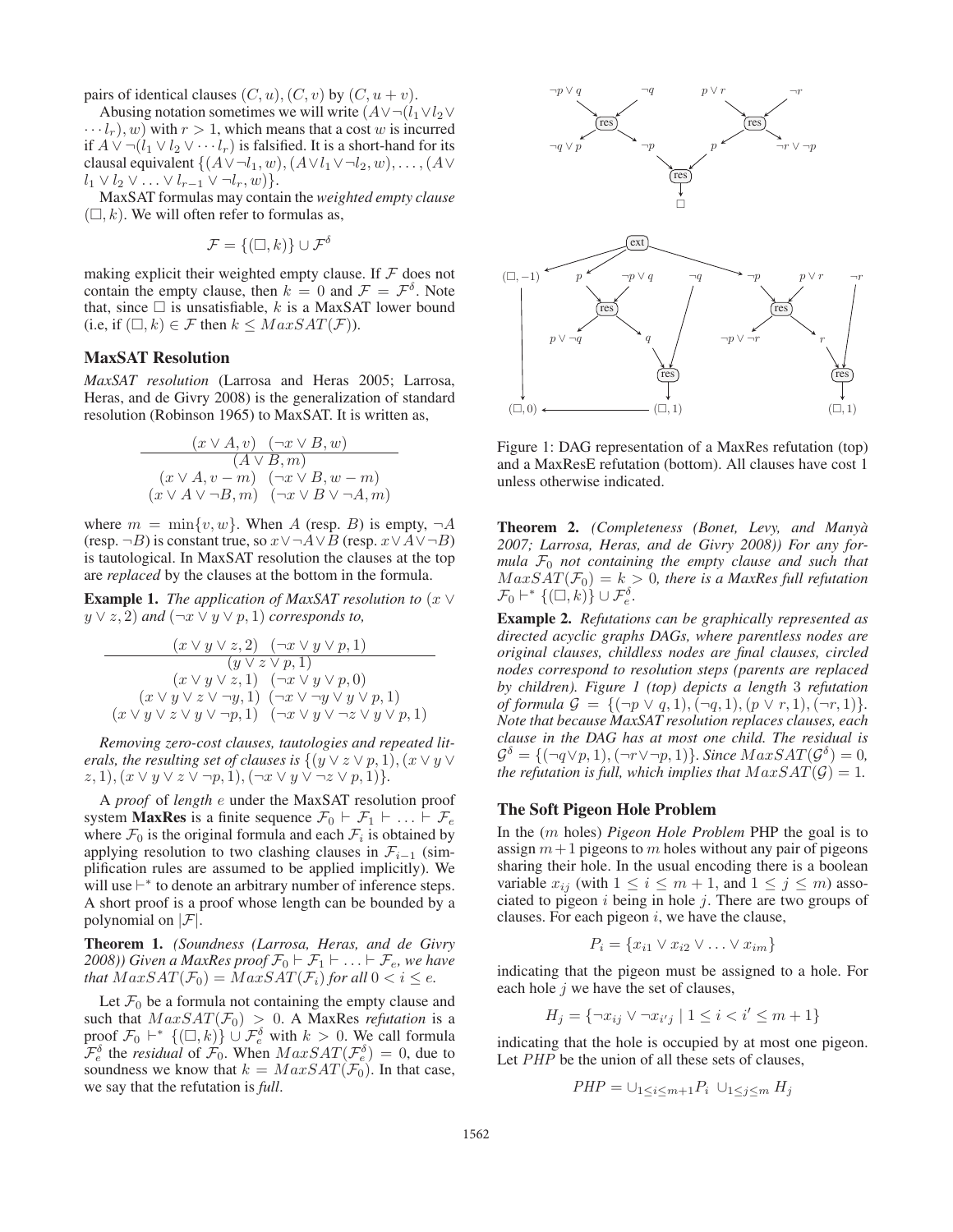Note that  $|PHP| = O(m^3)$ 

In the *soft* PHP the goal is to find the assignment that falsifies the minimum number of clauses. In MaxSAT language it is encoded as,

$$
PHP_{soft} = \{(C, 1) | C \in PHP\}
$$

Although the solution to this problem is obvious  $(MaxSAT(PHP<sub>soft</sub>) = 1)$ , it is known that there is no short MaxRes refutation for it (Bonet, Levy, and Manya` 2007).

# MaxRes with Extension

Here we present a new MaxSAT proof system, called MaxResE. The difference with respect to MaxRes is that we remove the condition of weights being strictly positive. Negative weights may appear during proofs with the application of the following new inference rule, called *extension*:

$$
(C, -u) \quad (x \lor C, u) \quad (\neg x \lor C, u)
$$

where  $C$  is an arbitrary clause,  $u$  is an arbitrary natural number and  $x$  is an arbitrary variable not in  $C$ . Note that the rule also applies with  $C = \square$ . The extension rule adds a triplet of fresh clauses that cancel each other into the formula.

A proof under the MaxResE proof system is a sequence  $\mathcal{F}_0$   $\vdash$   $\mathcal{F}_1$   $\vdash$  ...  $\vdash$   $\mathcal{F}_e$  where  $\mathcal{F}_0$  is the original formula and each  $F_i$  is obtained by applying *resolution to clauses with positive weight* or *extension* to  $\mathcal{F}_{i-1}$ .

**Theorem 3.** *(Soundness)* Given a MaxResE proof  $\mathcal{F}_0$   $\vdash$  $\mathcal{F}_1$   $\vdash$  ...  $\vdash$   $\mathcal{F}_e$ , we have that  $MaxSAT(\mathcal{F}_0)$  =  $MaxSAT(\mathcal{F}_i)$  *for all*  $0 < i \leq e$ *.* 

Proof. *It is known that MaxSAT resolution is sound in MaxRes. By definition, MaxResE only applies resolution to clauses with positive weight, so its application is also sound. Therefore, we only need to prove that the cost associated to an arbitrary truth assignment does not change with an extension inference step*  $\mathcal{F}_{i-1}$   $\vdash \mathcal{F}_i$  *where*  $(C, -u)$ ,  $(x \vee$  $(C, u), (\neg x \lor C, u)$  *are the added clauses. There are three possible cases: If the truth assignment satisfies* C*, then the new clauses do not affect its cost; if the truth assignment does not satisfy* C *and satisfies* x *(respectively, does not satisfy* x*), the cost will be decreased by* −u *because of the first clause and increased by* u *because of the third (respectively, the second) clause.*

Let  $\mathcal{F}_0$  be a formula not containing the empty clause and such that  $MaxSAT(\mathcal{F}_0) > 0$ . A MaxResE *refutation* is a proof  $\mathcal{F}_0$   $\vdash^*$   $\{(\Box, k)\}$   $\cup$   $\mathcal{F}_e^{\delta}$  with  $k > 0$  and *all weights of* Fδ <sup>e</sup> *being positive*.

Example 3. *Figure 1 (bottom) shows a MaxResE refutation of formula* G *in Example 2. In this particular toy example, it is longer than the alternative MaxRes refutation at the top of the figure (length five vs three). The MaxResE potential of producing shorter refutations will become apparent in the next Section. Note that the negative weight introduced by the extension is eventually cancelled.*

Next we show that in MaxResE proofs it is possible to use extensions without losing completeness. We find useful the following lemma.

**Lemma 1.** *There is a MaxResE proof*  $\mathcal{F}$   $\vdash^* \mathcal{F}$  ∪  ${(\Box, -w), (C, w), (\neg C, w)}$  *for any formula* F, clause C *and weight*  $0 < w$ *.* 

**Proof.** *Let*  $C = l_1 \vee l_2 \vee \cdots \vee l_r$ *. The inference is done as a sequence of* r *extensions,*

$$
\mathcal{F} \vdash \mathcal{F} \cup \{ (\Box, -w), (\neg l_1, w), (l_1, w) \} \vdash \n\vdash \mathcal{F} \cup \{ (\Box, -w), (\neg l_1, w), (l_1 \lor \neg l_2, w), (l_1 \lor l_2, w) \} \vdash \n\cdots \n\vdash \mathcal{F} \cup \{ (\Box, -w), (\neg l_1, w), (l_1 \lor \neg l_2, w), \dots, (l_1 \lor l_2 \lor \dots \lor \neg l_r, w), (l_1 \lor l_2 \lor \dots \lor l_r, w) \} = \n= \mathcal{F} \cup \{ (\Box, -w), (\neg C, w), (C, w) \}
$$

Theorem 4. *(Completeness) Consider a formula* F<sup>0</sup> *not containing the empty clause and such that*  $MaxSAT(\mathcal{F}_0) = k > 0$ . Let  $\mathcal{F}_0$   $\vdash^* \mathcal{F}_i$  be an arbitrary *MaxResE proof (possibly containing extensions). There is a MaxResE full refutation*  $\mathcal{F}_0$   $\vdash^* \mathcal{F}_i$   $\vdash^* (\square, k) \cup \mathcal{F}_e^{\delta}$ .

Proof. *We only need to proof that there is a MaxResE*  $\text{proof } \mathcal{F}_i \vdash^* (\square, k) \cup \mathcal{F}_e^{\delta}$ , where  $\mathcal{F}_i$  may contain negatively *weighted clauses.*

*Let*  $k = MaxSAT(F_0)$  *and*  $N \subseteq F_i$  *the set of clauses with negative weights. If*  $\mathcal{N} = \emptyset$  *then completeness follows trivially by completeness of MaxRes. Otherwise, for each*  $(C, -w)$  *in N we add (using the previous*  $\mathit{lemma}$ )  $\{(\Box, -w), (C, w), (\neg C, w)\}$  *Clearly, after simplification (clause aggregation), the resulting formula is*  $\mathcal{F}_j =$  ${(\Box, r)}$  ∪  $\mathcal{F}'_j$  *with*  $r = \sum_{(C, -w) \in \mathcal{N}} -w$  *being a negative number and* F <sup>j</sup> *contains only positive weights because each* (C, −w) *vanishes when aggregating* (C, w)*. Since MaxResE is sound, we have that*  $k = r + \overline{MaxSAT}(\mathcal{F}'_i)$ *. Because MaxRes is complete, we can derive a full refutation*  $\mathcal{F}'_i$   $\vdash^*$  $(\Box, k - r) \cup \mathcal{F}^{\delta}$  *made exclusively of resolution steps.* Join*ing the two proofs we obtain a full refutation*  $\mathcal{F}_0$   $\vdash^* \mathcal{F}_i$   $\vdash^*$  $\{(\square, r)\}\cup \mathcal{F}'_j \vdash^* \{(\square, r), (\square, k-r)\} \cup \mathcal{F}^{\delta}_e = \{(\square, k)\} \cup \mathcal{F}^{\delta}_e.$ 

## MaxResE and the Soft Pigeon Hole Problem

In this section we show that there is a short MaxResE full refutation for the soft PHP. The refutation extracts a unit cost from  $PHP_{soft}$  producing its residual  $PHP_{soft}^{\delta}$ . Because it does not have any obvious syntactical property characterizing its (un) satisfiability, it is not obvious if the refutation is full or not  $<sup>1</sup>$ . However, our experiments will show that its</sup> satisfiability can be trivially proved by any SAT or MaxSAT solver, which indicates that the refutation is a full refutation and therefore  $MaxSAT(PHP_{soft})=1$ .

Theorem 5. *Consider the encoding of the soft PHP,*

$$
PHP_{soft} = \{(C, 1) | C \in PHP\}
$$

*and let* m *be the number of holes. There is a MaxResE refutation*  $PHP_{soft}$   $\vdash^*$  { $(\square, 1)$ }  $\cup$   $PHP_{soft}^{\delta}$  of length  $O(m^3)$ 

<sup>&</sup>lt;sup>1</sup>Since we know the semantics of the problem, we know that the residual has to be satisfiable, but this is not obvious from just inspecting the formula.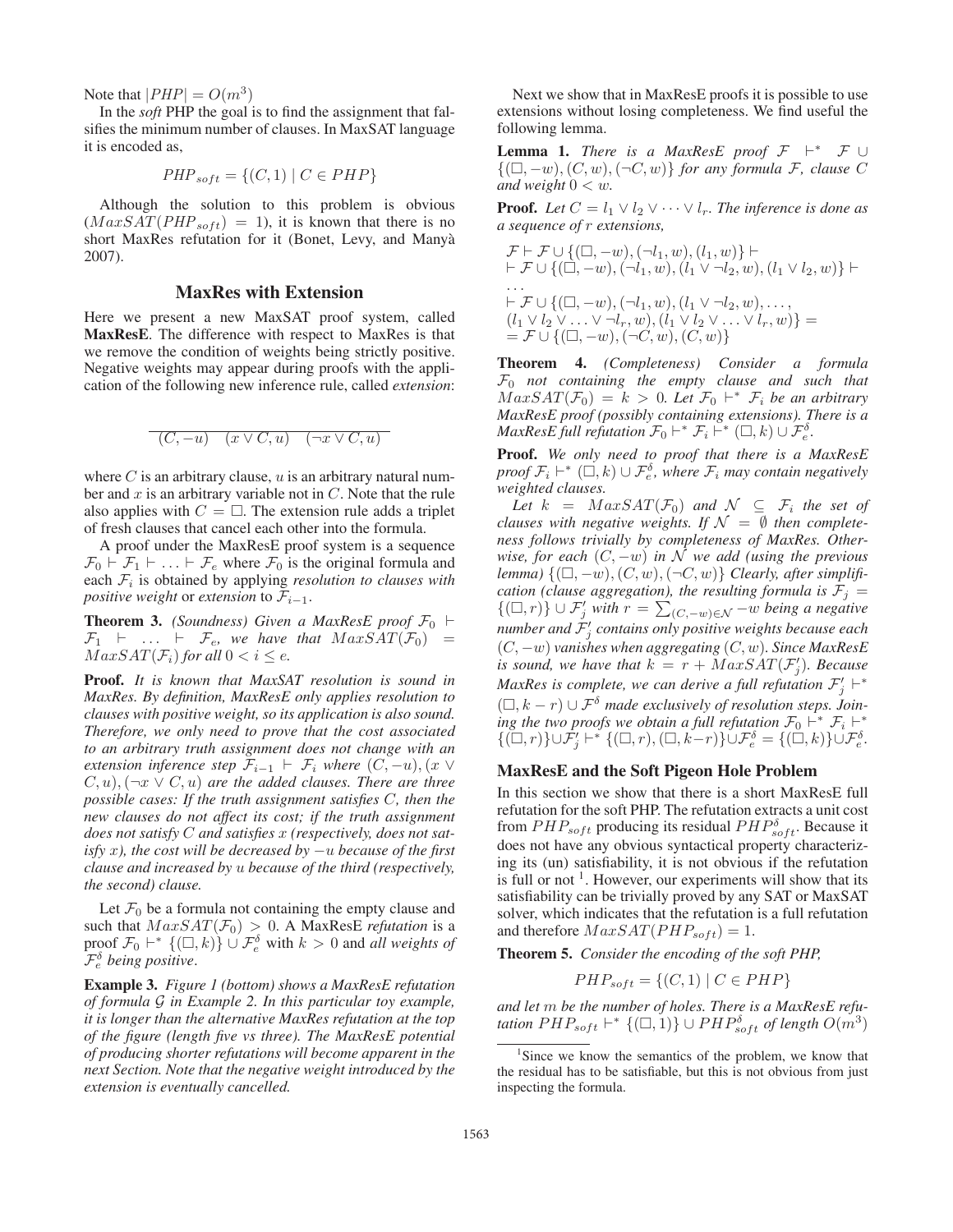

Figure 2: Proof of Lemma 2. All clauses have cost 1.

*where,*

$$
PHP_{soft}^{\delta} = \bigcup_{1 \leq i \leq m+1} \mathcal{P}_{i}^{\delta} \cup_{1 \leq j \leq m} \mathcal{H}_{j}^{\delta}
$$
  

$$
\mathcal{P}_{i}^{\delta} = \{ (\neg x_{ij} \lor \neg (x_{ij+1} \lor \dots \lor x_{im}), 1) \mid 1 \leq j < m \}
$$
  

$$
\mathcal{H}_{j}^{\delta} = \{ (\neg x_{ij} \lor \neg x_{i'j} \lor \neg (x_{i+1j} \lor \dots \lor x_{i'-1j}), 1) \mid 1 \leq i < i' - 1 \leq m \}
$$
  

$$
\cup \{ (x_{1j} \lor \dots \lor x_{m+1j}, 1) \}
$$

Note that  $|PHP_{soft}|$  is  $O(m^3)$  and  $|PHP_{soft}^{\delta}|$  is  $O(m^4)$ .

In the rest of this section we give the proof of Theorem 5. Herein all clauses have weight 1, so we omit it for the sake of clarity. Also for clarity purposes, we will give proofs graphically as DAGs.

Let us first consider three useful lemmas.

**Lemma 2.** *Consider a MaxSAT formula*  $M = \{x_1 \vee \ldots \vee x_n\}$  $x_{n-1}$ } ∪ {¬ $x_i$  ∨ ¬ $x_n$  | 1 ≤ *i* < *n*}*. There is a proof* 

$$
\mathcal{M} \vdash^* \{\neg x_n\} \cup \{x_1 \vee \dots \vee x_n\} \cup \{\neg x_i \vee \neg x_n \vee \neg (x_{i+1} \vee \dots \vee x_{n-1}) \mid 1 \leq i < n-1\}
$$

*of length*  $n − 1$ *.* 

Proof. *The resolution proceeds as shown in Figure 2.*

**Lemma 3.** *Consider a MaxSAT formula*  $\mathcal{M} = \{x_1\} \cup \{x_2\}$ {¬x<sup>i</sup> ∨ ¬x<sup>p</sup> | 1 ≤ i<p ≤ n}*. There is a proof*

$$
\mathcal{M} \vdash^* \{x_1 \vee \ldots \vee x_n\} \cup \{\neg x_i \mid 2 \le i \le n\} \cup \{\neg x_i \vee \neg x_i \vee \neg x_i \vee \neg (x_{i+1} \vee \ldots \vee x_{p-1}) \mid 1 \le i < p-1 < n\}
$$

*of length*  $O(n^2)$ *.* 

Proof. *The resolution proceeds as shown in Figure 3, where each circled node corresponds to an application of Lemma 2 with its incoming/outcoming clauses.*



Figure 3: Proof of Lemma 3. All clauses have cost 1.



Figure 4: Proof of Lemma 4. All clauses have cost 1.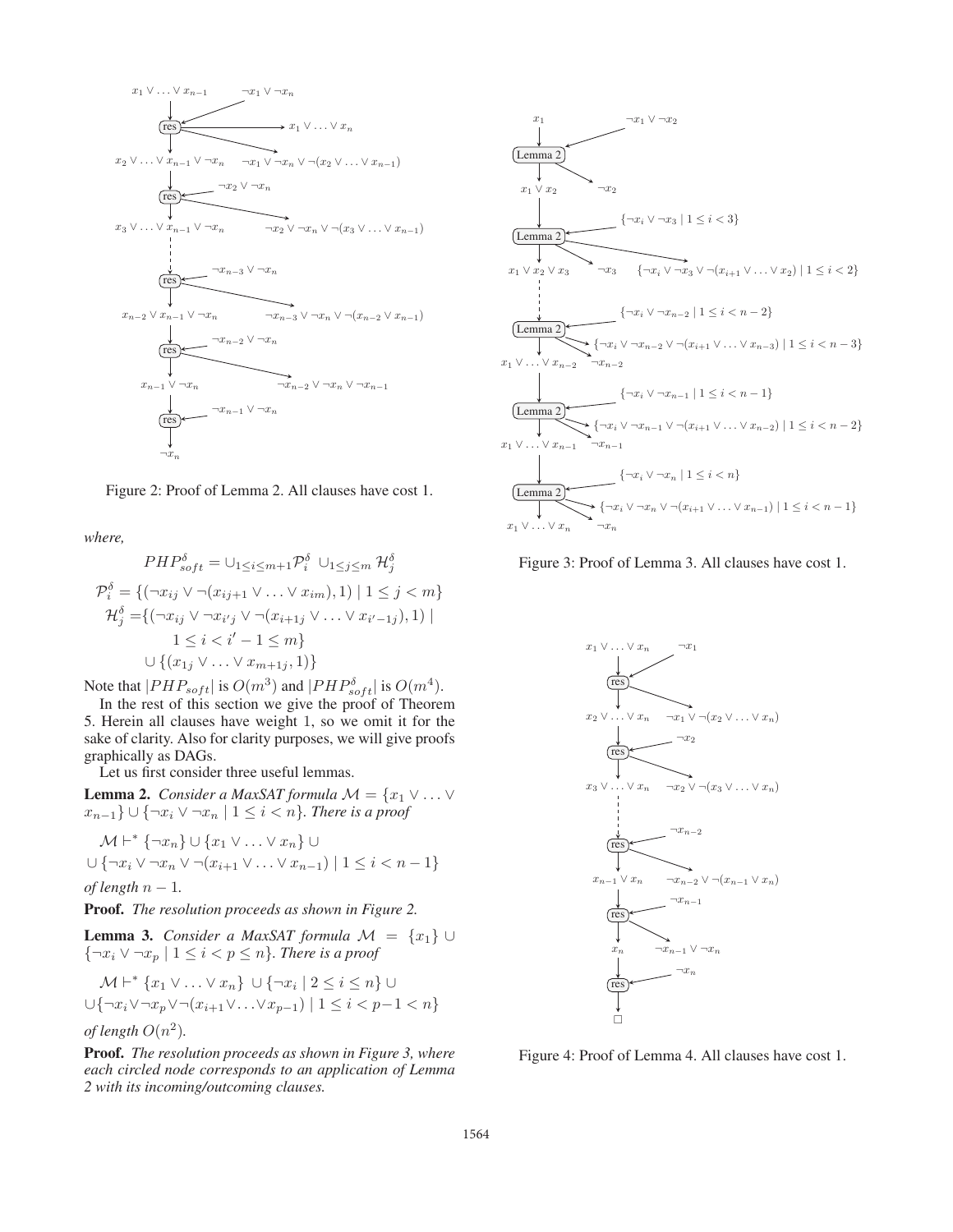

Figure 5: Proof of Theorem 5, step 1. All clauses have cost 1 unless otherwise indicated.



Figure 6: Proof of Theorem 5, step 2. All clauses have cost 1.

**Lemma 4.** *Consider a MaxSAT formula*  $\mathcal{M} = \{\neg x_i \mid 1 \leq$  $i ≤ n$ }  $\cup$  { $x_1 ∨ x_2 ∨ ... ∨ x_n$ *}. There is a refutation* 

$$
\mathcal{M} \vdash^* \{\Box\} \cup \{\neg x_i \vee \neg (x_{i+1} \vee \ldots \vee x_n) \mid 1 \leq i < n\}
$$

*of length* n*.*

#### Proof. *The resolution proceeds as shown in Figure 4.*

The proof of Theorem 5 only requires to extend  $(1, -1), (x_{1j}, 1), (\neg x_{1j}, 1)$  for each hole  $1 \leq j \leq m$ . As a result, we obtain  $(\Box, -m)$ . Then, we apply the previous lemmas in the following appropriate order. First, we apply Lemma 3 for each set of clauses referring to hole  $j$ plus unit clause  $(x_{1j}, 1)$ . We obtain the set of unit clauses  ${-(\neg x_{ij}, 1) \mid 2 \leq i \leq m+1}$  for each hole j (Figure 5). Now we apply Lemma 4 for each set of clauses referring to pigeon  $i$  and the corresponding negative unit clauses (Figure 6). Recall that clauses  $(\neg x_{1i}, 1)$  are obtained thanks to the extension rule. We obtain  $m + 1$  clauses  $(\square, 1)$  (i.e.,  $(\Box, m + 1)$ ). After simplification (clause aggregation on  $(\Box, -m)$  and  $(\Box, m+1)$ , we obtain  $(\Box, 1)$ , plus the residual  $\mathcal{P}_{i}^{\delta}$  and  $\mathcal{H}_{j}^{\delta}$  for each pigeon i and hole j, respectively. The length  $O(m^3)$  of the refutation and the size  $O(m^4)$  of the residual is obtained by a tedious but trivial calculation.

### MaxResE and the Hard PHP

In this Section we show that MaxResE can also produce short refutations for the hard PHP, unlike MaxRes. Because in the hard PHP case clauses are hard (i.e., they must be satisfied) we need to allow hard clauses in MaxSAT formula. This generalization of MaxSAT is sometimes referred to as *Partial* (weighted) MaxSAT (Morgado et al. 2013).

In Partial (weighted) MaxSAT hard clauses  $(C, \infty)$  are allowed in the formulas and the goal is to find the truth assignment that satisfies all hard clauses and minimizes the sum of weights of soft clauses. If there is no such assignment we say that the formula is unsatisfiable and  $MaxSAT(F) = \infty$ .

MaxSAT resolution can be generalized to Partial MaxSAT just by defining  $\infty - w = \infty$  for all weight w. It is known that the MaxRes proof system remains sound and complete in the Partial MaxSAT language (Larrosa, Heras, and de Givry 2008).

As in MaxSAT, a MaxRes refutation in Partial MaxSAT is a proof  $\mathcal{F}_0$   $\vdash^*$   $\{(\square, k)\}\cup \mathcal{F}_e^{\delta}$  with  $k > 0$ . However, because of hard clauses,  $k$  can be arbitrarily large. The following result characterizes the conditions under which a refutation actually solves the  $MaxSAT(\cdot)$  problem.

Property 1. *Consider a Partial MaxSAT formula*  $F_0$  and a  $\hat{f}$  *refutation*  $\mathcal{F}_0$   $\vdash^*$   $\{(\Box, k)\}\cup \mathcal{F}_e^{\delta}$ . If  $k$  is larger than the sum *of weights of all soft clauses (i.e,*  $k > \sum_{(C,w) \in \mathcal{F}_0 | w \neq \infty} w$ *), then*  $\mathcal{F}_0$  *is unsatisfiable. Else if*  $MaxSAT(\tilde{\mathcal{F}_e^{\delta}}) = 0$ *, then*  $k = MaxSAT(\mathcal{F}_0)$ .

**Proof.** To proof that a refutation where  $k$  >  $\sum_{(C,w)\in\mathcal{F}_0|w\neq\infty} w$  *implies unsatisfiability we proceed by contradiction. Let us suppose that*  $\mathcal{F}_0$  *is satisfiable.*  $\text{Therefore, } \text{MaxSAT}(\mathcal{F}_0) \leq \sum_{(C,w)\in \mathcal{F}_0|w\neq \infty} w.$  Since *MaxRes is sound,*  $maxSAT(\mathcal{F}_0) = k + MaxSAT(\mathcal{F}_e^{\delta}).$  $Since \, MaxSAT(\mathcal{F}_{e}^{\delta}) \geq 0, \, k \leq \sum_{(C,w)\in\mathcal{F}_{0}|w\neq\infty} w, \, which$ *is a contradiction. The else if part of the property follows directly from MaxRes soundness.*

Note that with the partial MaxSAT language the hard PHP problem is written as,

$$
PHP_{hard} = \{(C, \infty) \mid C \in PHP\}
$$

Theorem 6. *There is no short MaxRes refutation for* PHPhard*.*

**Proof.** All the clauses in PHP<sub>hard</sub> are hard. MaxSAT reso*lution applied to hard clauses is equivalent to classical resolution. Therefore MaxRes proofs can only generate new hard clauses at each inference step and these could also be generated with standard resolution. Therefore MaxRes can only do what standard resolution can. There is no short refutation* for PHP<sub>hard</sub> with standard resolution (Haken 1985), there*fore there is no short refutation with MaxSAT resolution.*

The extension rule can also be used in partial MaxSAT and it does not affect soundness or completeness (the proofs of Theorems 3 and 4 do not contain any assumption about clauses being soft). Therefore MaxResE is a proof system also for Partial MaxSAT. The following theorem combined with Property 1 shows that there is a short MaxResE refutation proving that  $PHP_{hard}$  is unsatisfiable.

**Theorem 7.** *There is a MaxResE refutation*  $PHP_{hard} \vdash^*$  ${(\Box, 1)}$   $\cup$   $PHP_{hard}^{\delta}$  of length  $O(m^3)$ .

The proof, which roughly follows the same strategy as the proof of Theorem 5, is given as a supplemental material.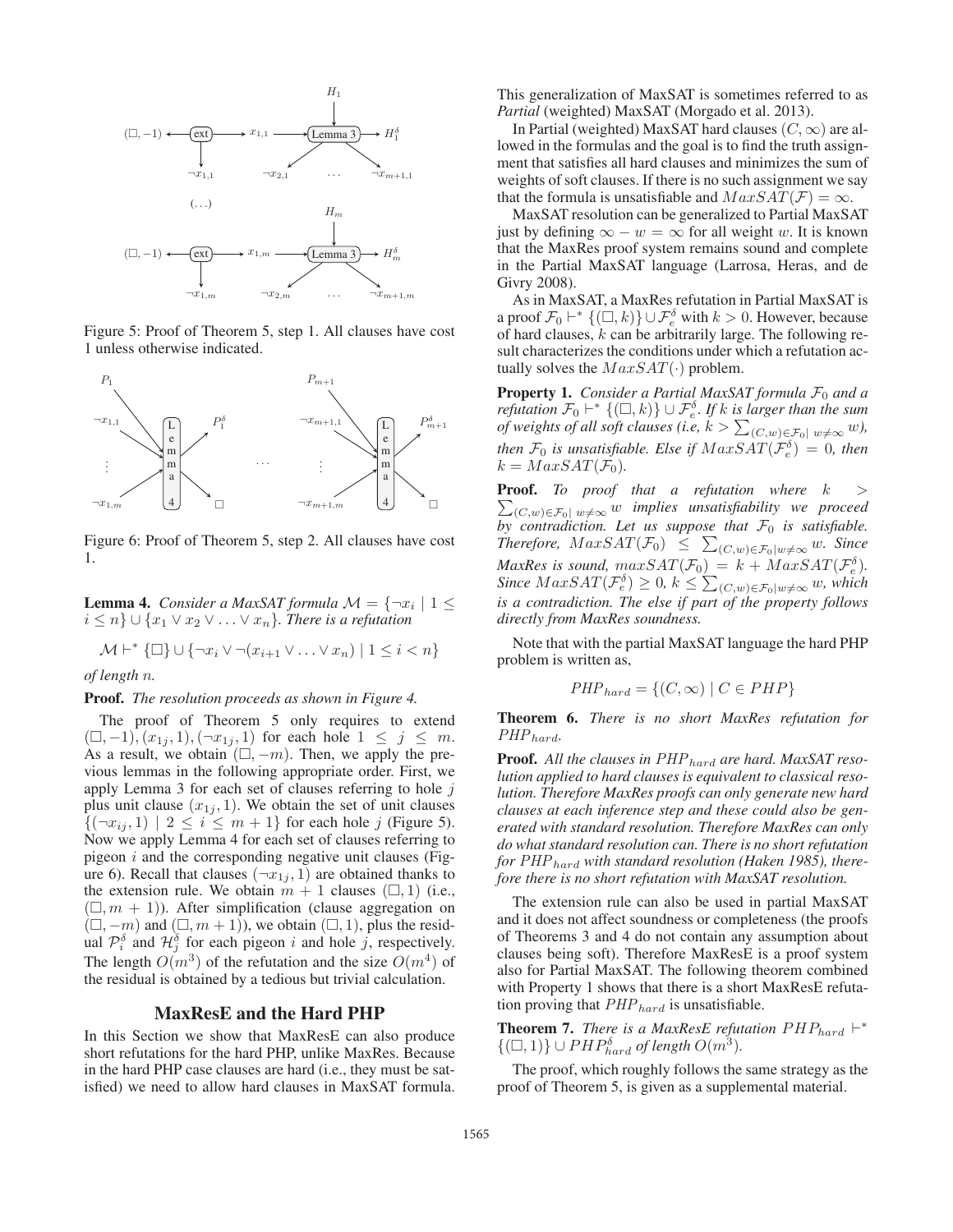# Related Work

# Dual Rail Encoding

In their recent work (Ignatiev, Morgado, and Marques-Silva 2017; Bonet et al. 2018) introduce the dual rail encoding which transforms a SAT formula  $\mathcal F$  over variables  $X =$  ${x_1, \ldots, x_s}$  (i.e., all clauses are hard) into a MaxSAT formula M over variables  $N = \{n_1, \ldots, n_s\}$  and  $P =$  $\{p_1,\ldots,p_s\}$ . The dual encoding of clause  $C \in \mathcal{F}$  is a hard clause in which each unnegated literal  $x_i$  in C is replaced by  $\neg n_i$ , and each negated literal  $\neg x_i$  in C is replaced by  $\neg p_i$ . Additionally, for each variable  $x_i$  the dual encoding adds three new clauses:  $(p_i, 1)$ ,  $(n_i, 1)$  and  $(\neg p_i \lor \neg n_i, \infty)$ . The resulting MaxSAT formula  $M$  is made exclusively of horn clauses, where only unit clauses are soft.

It is shown that F is satisfiable iff  $s = MaxSAT(\mathcal{M})$ . They also show that  $s \leq MaxSAT(\mathcal{M})$ . Accordingly, a *dual rail MaxSAT refutation*, which is a proof of  $F$  unsatisfiability, is defined as  $\mathcal{M} \vdash^* \{ (\Box, s + 1) \} \cup \mathcal{M}^{\delta}$ .

Somehow unexpectedly, applying this idea to the PHP one can proof its unsatisfiability using MaxRes in a polynomial number of steps (the refutation shares similarities with the proof of Theorem 7). From this work one can conclude that MaxSAT resolution with the dual rail encoding dominates the SAT resolution proof system. In their work it is not clear which of the dual rail ingredients (e.g. horn, unit cost soft clauses, renaming,...) if not all, are really needed for this domination.

The following Theorem shows that MaxResE is at least as powerful as the dual encoding, which seems to indicate that the true power of the dual encoding comes only from the introduction of the unary costs.

Theorem 8. *MaxResE with variable aliases can simulate the dual encoding.*

Proof. *In the proof we allow MaxResE to add for every original variable*  $x_i$  *a new variable*  $y_i$  *such that*  $x_i \leftrightarrow \neg y_i$ *. It is easy to see that the fresh variables are only syntactical sugar in the proof (there is no gain in a proof system from adding variable aliases) making it more intuitive. The proof shows that any SAT formula can be transformed to its dual rail encoding using MaxResE inference only.*

*Let* F *be a SAT formula over*  $X = \{x_1, \ldots x_n\}$ *. For each variable*  $x_i$ *, we add hard clauses*  $x_i \vee y_i$  *and*  $\neg x_i \vee \neg y_i$ *, where*  $y_i$  *is a fresh variable. The clauses only indicate that*  $x_i$  *and*  $\neg y_i$  *are equivalent (i.e, no new information is added). Now, resolve each clause*  $x_i \lor A \in \mathcal{F}$  *with*  $\neg x_i \lor \neg y_i$  *which means that a new clause*  $\neg y_i \lor A$  *is added to the formula. Clearly, at the end of this process we have for each original clause* C, a new clause C' where positive literals in C have *been replaced by their*  $\neg y_i$  *equivalent.* 

*Next, for each*  $x_i$  *we do an extension,* 

 $(\Box, -1)$   $(x_i, 1)$   $(\neg x_i, 1)$ 

*Note that at the end of this process we have*  $(\square, -n)$ *. Next, we resolve each*  $(\neg x_i, 1)$  *with*  $(x_i \lor y_i, \infty)$ 

$$
\frac{(\neg x_i, 1) \quad (x_i \lor y_i, \infty)}{(y_i, 1)}
$$

$$
(\neg x_i \lor \neg y_i, 1) \quad (x_i \lor y_i, \infty)
$$

*where the last clause can be removed because it is subsumed by the already existing clause* ( $\neg x_i \vee \neg y_i$ ,  $\infty$ )*. The resulting formula contains all the clauses of the dual rail encoding, so we can simulate any dual rail refutation which, by definition, ends up generating*  $(\Box, n + 1)$ *. The aggregation of*  $(\Box, -n)$ and  $(\square, n + 1)$  *produces*  $(\square, 1)$ *. Using Property 1 we know that this refutation proofs unsatisfiability.*

MaxResE generalizes the dual encoding because its use is not restricted to refute SAT formulas. MaxResE can be seen as a general method for obtaining MaxSAT lower bounds or true optimums and their corresponding residuals.

# Weighted CSPs

*Weighted Constraint Satisfaction Problems*(WCSPs) are optimization problems defined by a network of local cost functions defined over discrete variables. Thus, MaxSAT can be seen as a particular type of WCSP where the local cost functions are the clauses and variables are boolean. WCSP solvers compute lower bounds by enforcing *local consistency*. This is achieved by moving costs around the network using two equivalence preserving operations: *projection* and *extension*. WCSP projection is similar to neighborhood resolution (Larrosa and Heras 2005) and WCSP extension is similar to a restricted application of the extension rule of MaxResE that maintains the formula with positive weights. The main difference is that in the WCSPs movements are restricted to pre-defined subsets of variables (i.e, the scopes of the original cost functions), while in MaxResE we give complete freedom on the variables involved in the clauses. This freedom is needed to guarantee completeness, which is not a problem in the WCSP context where local consistency is not used as a stand-alone algorithm, but only as a heuristic.

Optimal Soft Arc Consistency OSAC (Cooper et al. 2010) introduced the idea of allowing weights to become negative during the process. As in our case, it is shown that the lower bound is valid (i.e, sound) as long as all the weights are positive at the end of the process. Interestingly, OSAC can be enforced with a linear program and the optimal lower bound is obtained (optimal with respect to the pre-defined scopes on which costs can be moved to).

Thus, OSAC is reminiscent to a guided MaxResE process restricting new clauses to pre-defined (and of bounded size) sets of variables. Interestingly, the efficiency of MaxResE on the  $PHP_{soft}$  problem does not rely on the size of the clauses which is as high as the number of pigeons and holes, and therefore unbounded.

# Empirical Results

To corroborate the ideas developed in the paper and demonstrate the potential of MaxResE, we conducted some experiments on hard and soft PHPs with  $5 \le m \le 75$  using SAT solvers Glucose 3.0 (Audemard and Simon 2018) and Minisat 2.2 (Eén and Sörensson 2003), and MaxSAT solvers RC2 (Ignatiev, Morgado, and Marques-Silva 2018b) and FM (Manquinho, Marques-Silva, and Planes 2009) (extended to the case of weighted partial formulas) provided by the PySat 0.1.4 toolkit (Ignatiev, Morgado, and Marques-Silva 2018a). For both MaxSAT solvers we used Minisat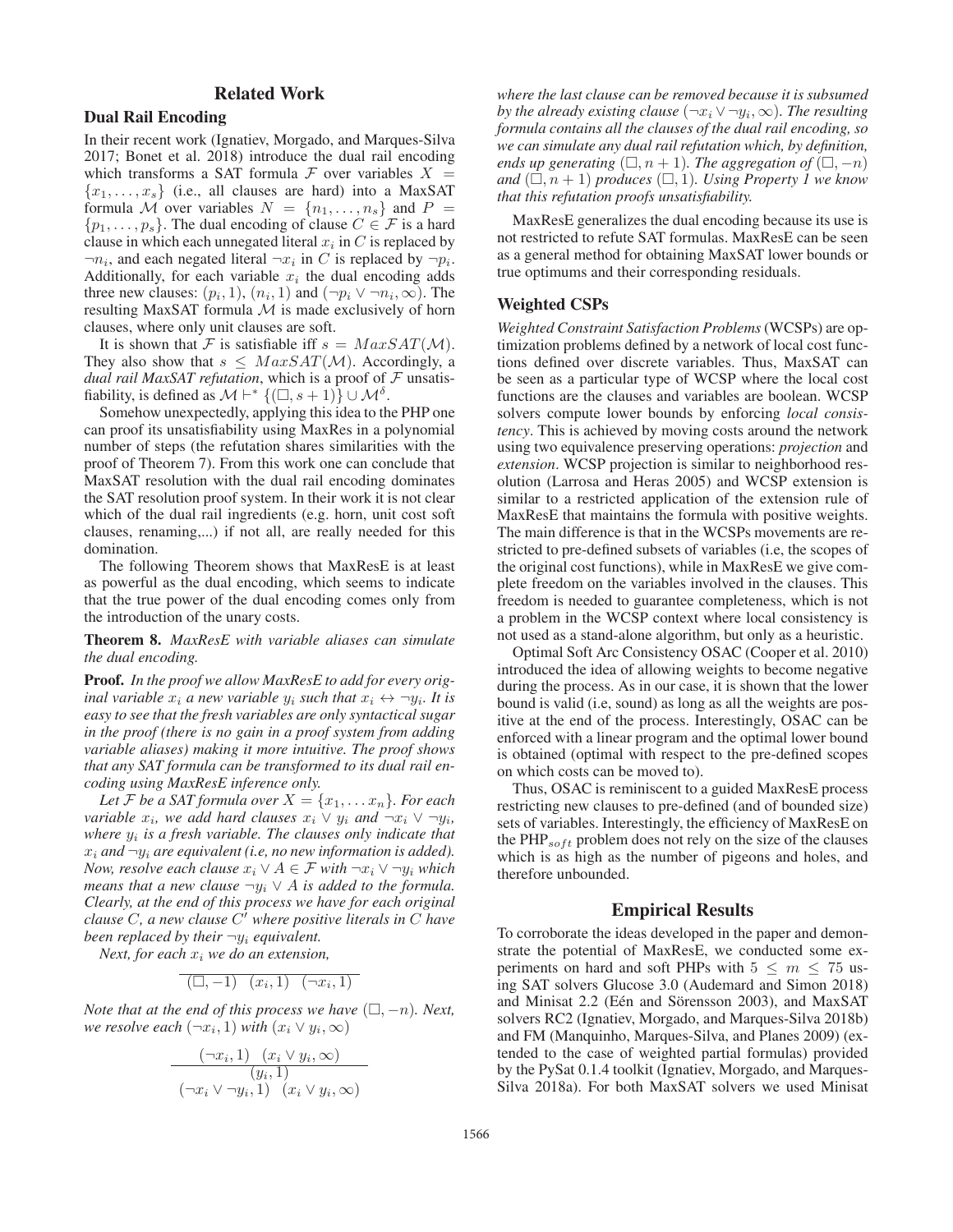

Figure 7: Solving time (in seconds) as a function of the number of holes (top row) and on the number of clauses (bottom row) on  $\text{PHP}_{hard}$  and  $\text{PHP}_{soft}$  (left column) and on the residual of  $\text{PHP}_{soft}$  (right column).

2.2 as their underline SAT solver. All experiments were performed in Ubuntu Linux 16.04.6 LTS with 8 Gb RAM and CPU Intel i5-7400 @ 3.00 GHz.

Figure 7 shows the experimental results. The x-axis for plots on the top is the number of holes  $m$ . The top-left plot shows running time for solving  $PHP_{hard}$  and  $PHP_{soft}$ with the two SAT and MaxSAT solvers, respectively. As could be expected, only the smallest m could be solved. The reason is that pigeon hole problems are exponentially hard for resolution and SAT and MaxSAT solvers have their refutation power linked to the refutation power of resolution (Zhang and Malik 2003).

The top-right plot shows running time for solving the residual of PHP<sub>soft</sub> after the refutation (i.e.,  $PHP^{\delta}_{soft}$  in Theorem 5) with the four solvers: With the two SAT solvers all clauses are hard, so the goal is to find out whether all the clauses can be simultaneously satisfied (i.e, proof the optimality of the refutation). With the two MaxSAT solvers all clauses are soft, so the goal is to find the minimum number of clauses that must be falsified (which we know is zero). Comparing times between left and right plots one can see that the residual is much easier than the original problem. All the residuals could be solved in less than 20 seconds. The two SAT executions finish almost instantly (less than a second) with both Glucose and Minisat being equally effective. The two MaxSAT executions, although efficient in comparison to the left plot, require significantly more time, with FM being much slower than RC2.

From the plots on the top, it is not clear what is the complexity of solving the residual with the different algorithms. The plots on the bottom report the same results but now the x-axis is the actual size of the formula. From the bottomright plot we observe that solving the residual is time linear with respect to the formula size both with SAT and MaxSAT solvers. Therefore, the highest cost of MaxSAT solvers is just constant overhead. Also note that this overhead is not that high taking into account that we are dealing with formulas with several millions of clauses.

# Conclusions and Future Work

In this paper we have extended the MaxRes proof system from (Larrosa, Heras, and de Givry 2008) and (Bonet, Levy, and Manya 2007). The new proof system, called MaxResE, ` is stronger since it can produce short refutations for the hard and soft pigeon hole problem. We have also shown that it generalizes the recently proposed dual rail encoding (Bonet et al. 2018) and it is closely related to optimal soft arcconsistency (Cooper et al. 2010).

In our future work we want to take practical advantage of this, mainly theoretical, result. We would like to find other problems beyond the PHP where MaxResE dominates MaxRes (and maybe Res). One serious problem of our approach is that its advantage over MaxRes seems to be hardly automatizable (the polynomial refutation of PHP is way too handcrafted), so we need to explore syntactical features (such as clause width) to effectively guide MaxResE proofs. Finally, and probably most importantly, we want to study how to incorporate the potential of the new proof system into branch-and-bound solvers.

# References

Audemard, G., and Simon, L. 2018. On the glucose SAT solver. *International Journal on Artificial Intelligence Tools*  $27(1):1-25.$